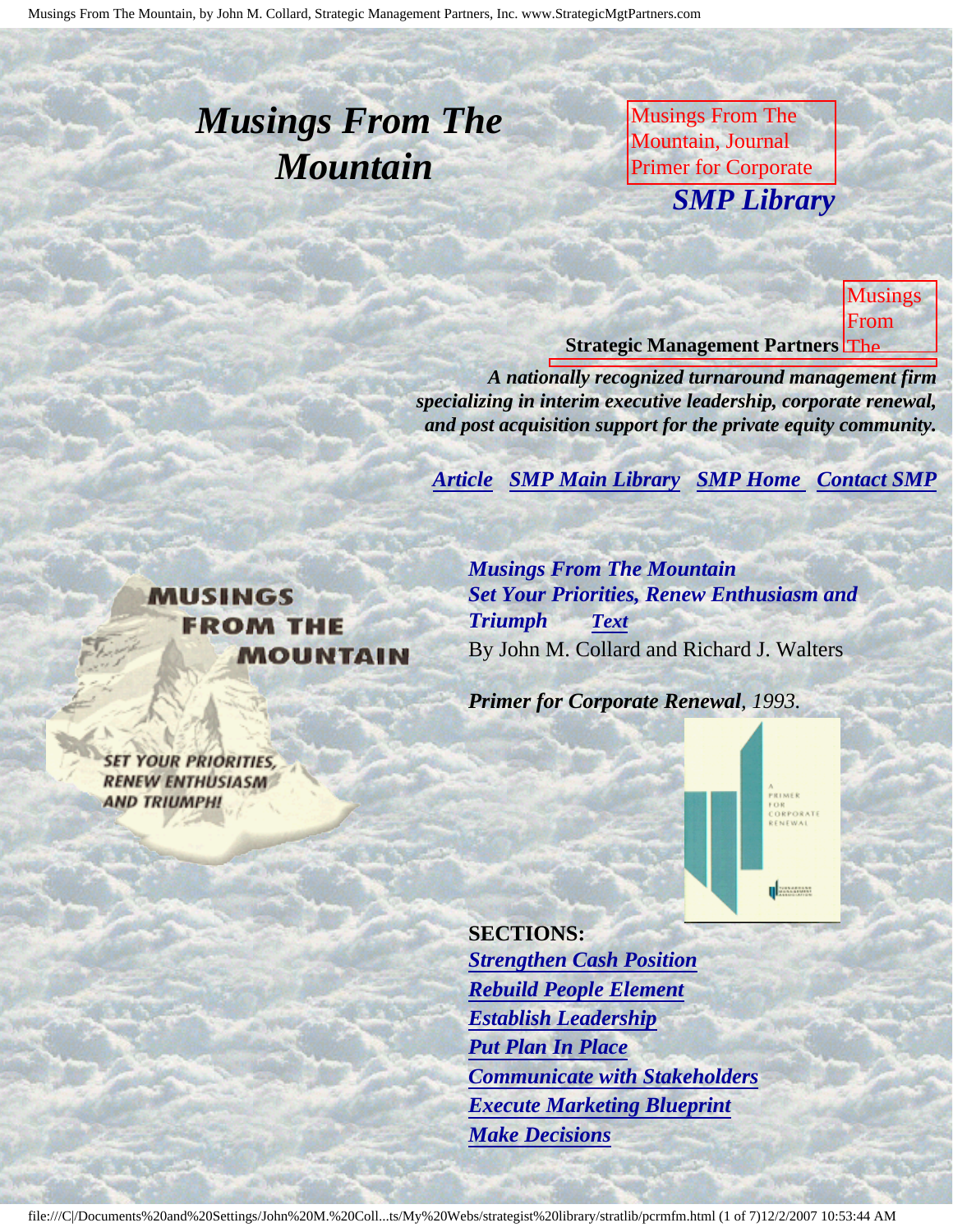*[Article Text](#page-1-0)*

*[Sections](#page-0-1) [Index](#page-0-2)*

<span id="page-1-0"></span>It is important to take time to reflect on your priorities . . . in life, health and business. For our personal well being; we retreat to the mountains, the shore or some hide a way to rejuvenate and gain a renewed perspective on life. In business take a similar approach; step back, evaluate and organize; it will make a big difference. *Even seemingly insurmountable goals can be brought into proper perspective if you organize and prioritize into a handful of manageable tasks and execute zealously.*

The company in crisis, or seeking renewal, is a prime example where concen trating on and re examining priorities can make the difference between success or failure in the months and years to come. When you approach priorities in a diacritic sequence and with the proper intensity, the outcome can be extremely favorable. On the other hand, when tasks are undertaken in an event driven, interrupt mode, the outcome is unpredictable and often falls on the side of failure.

### <span id="page-1-1"></span>**Strengthen The Cash Position.**

#### *[Sections](#page-0-1) [Index](#page-0-2)*

The Cardinal Rule is . . . when you are out of cash you are out of options. Subsequent priorities are meaningless, not to mention a waste of time and energy. Is there sufficient cash? Where is it coming from? Is the source reliable and forecastable with some degree of accuracy? Can you sell assets (inventory, receivables, equipment, divisions or subsidiaries, etc.) to generate cash? How much is needed to survive, to get well? How quickly can cash be generated from sales? Build cash reserves . . . to keep the company moving in the right direction, additional cash is needed to fuel growth.

Obviously, a cash flow forecast is crucial, it should be a model that encompasses the critical variables. The real virtue in such a model is the relational aspects of the variables or the parametrics, that can forecast what may happen with a high degree of probability. Remember, cash is used for many needs that are not reported on the income statement; look to the balance sheet and be sure to consider all sources and uses when forecasting.

### <span id="page-1-2"></span>**Rebuild The People Element.**

#### *[Sections](#page-0-1) [Index](#page-0-2)*

Normally by this time key employees have left the company. The most valuable intangible assets are now diminished. You must operate with those that remain and fashion them into a cohesive team. Develop these dedicated employees to expand their skill sets because they will become your key replacements. Motivation is paramount. You can augment the on site team, but in the end the value in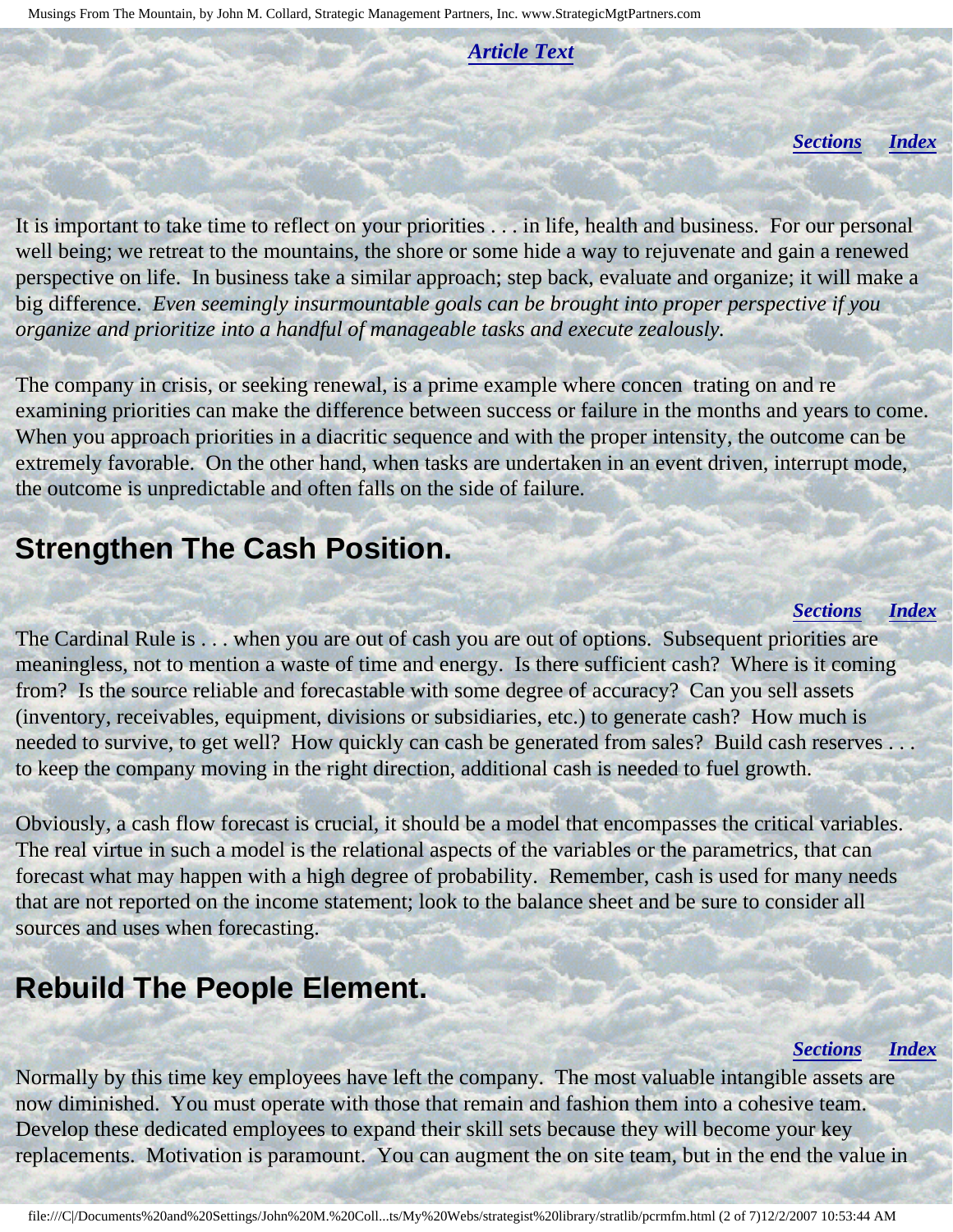the company will be tied largely to the employees that make the company run. The more finely tuned the team, the greater goodwill value will be placed on the company.

People are your most important and adaptable asset. Given a choice, you are better served when you have 'A' class people and 'B' class product . . . and not vice versa. Impart the vision, goals and timeframes, make sure employees understand, then move out of the way and let them surprise you with their results. They will step up and do more, given the opportunity.

People are the most challenging asset to manage. They are influenced by many forces. They are affected by events (controlled or otherwise) . . . those at home who are uninformed . . . others around them . . . what they don't know . . . and scarier yet, what they imagine. The best way to deal with these phenomenon is to communicate clearly and often with the work force — at all levels and be honest. When they believe the message is fair, they will respect the communication. Albeit, they may not like what is being said or what is going on in the company; they will respect the source and make their decisions accordingly. You can influence, but you can't change their final decision to stay or go.

### <span id="page-2-0"></span>**Establish Leadership.**

#### *[Sections](#page-0-1) [Index](#page-0-2)*

There are no unrealistic goals, only unrealistic time frames. It is requisite that a leader envision the ultimate direction and goal, guide the efforts to overcome obstacles, to surpass milestones and motivate all stakeholders to achieve results. The task is larger than just managing the employees. It demands becoming involved and being excited enough to win. When you try to move a company forward without leadership it is tantamount to disaster and you are asking for trouble.

The qualities of a leader in a troubled situation are much different than in a healthy company; time compression and intensified external forces cause a different environment in which to operate. A good corporate renewal professional can make the difference . . . he or she brings confidence, experience under trying conditions and enthusiasm that can be infectious to stimulate the transformation. The good turnaround leader will accept, manage and overcome the risk — and there is risk in every turnaround. Believe in the people, expect and plan for the best, but prepare and provide for the worst.

It is imperative for the leader to understand this environment, for how else can he lead to success? Imagine how important it is for the workforce. Does the leader do the work or produce the widgets? No, his or her work is to provide direction. The true prognosis is measured when the workforce, all levels in tandem, are pulling toward the same goals . . . to get well and make the company grow. When this occurs, the cultural setup will be self propelling and generate renewed momentum.

### <span id="page-2-1"></span>**Put A Plan In Place.**

*[Sections](#page-0-1) [Index](#page-0-2)*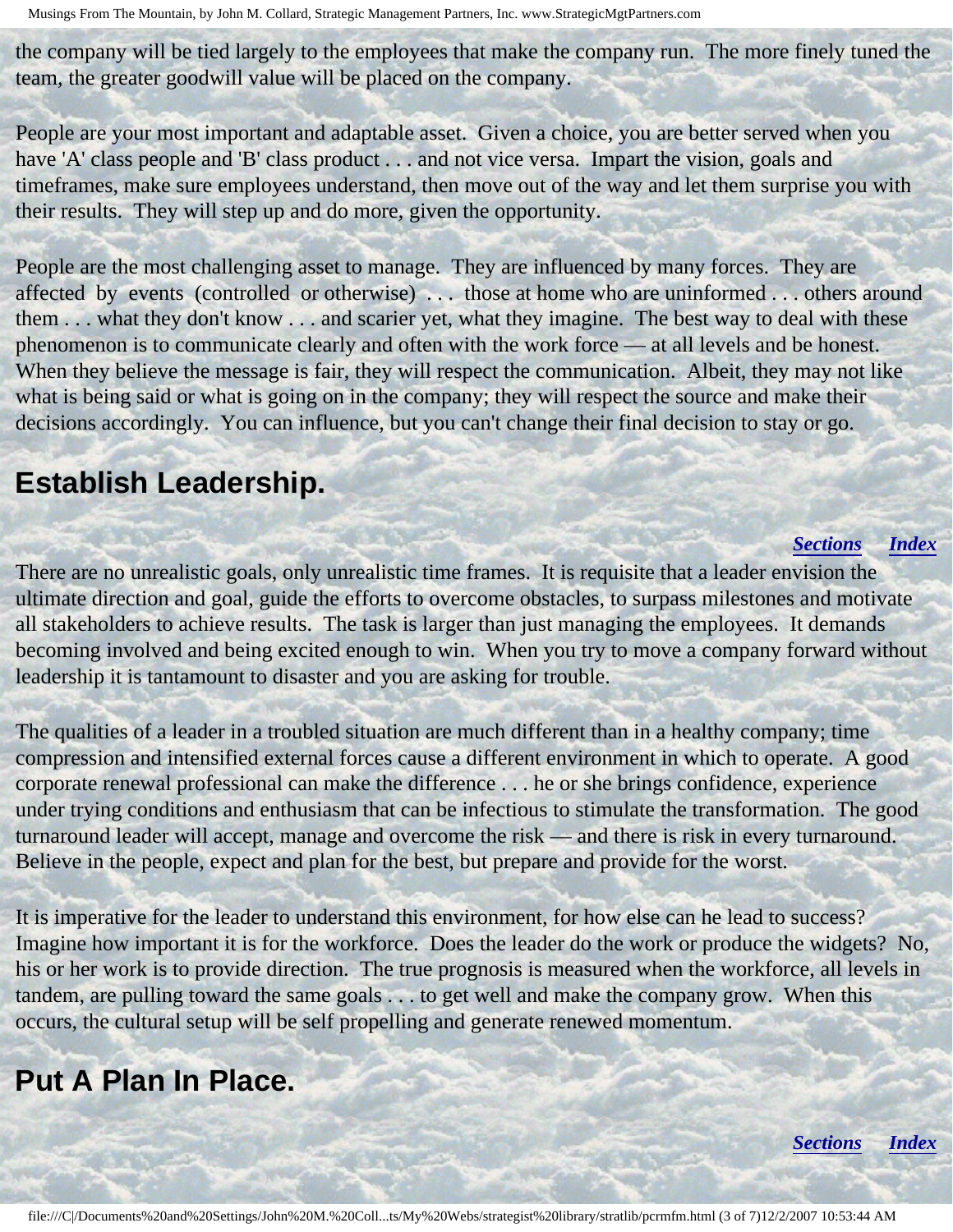Devise a realistic plan and detail the underlying assumptions that were used. The plan needs to address the who, what, where, when and how of increasing sales and cutting costs. It should be a focused, no nonsense plan that plays to your known strengths. More importantly, it must address the contingencies for the inevitable. . . some of your assumptions may prove wrong, the market shifted or some other unanticipated events put a damper on your plans. What happens then, in these conditions of change, is what will make or break the company. Don't become caught up in the minutia, break the plan into manageable tasks, provide guidance at the right level and implement.

This plan should address the issue of debt service in light of available cash, both today and in the future. If a debt restructuring is involved, when can the creditors and equity holders expect to obtain a return on their old and tired investment? If the wait is too long or the expectation of return is fraught with risk, they won't go along. Then again, if the alternative is liquidation they can only expect a few cents on the dollar . . . they will have virtually nothing more to lose and the level of cooperation may increase dramatically.

### <span id="page-3-0"></span>**Communicate With ALL Stakeholders.**

#### *[Sections](#page-0-1) [Index](#page-0-2)*

 Whether an investor, creditor, customer, employee or owner, they all have a stake in the outcome and should be involved in the process. To exclude any interested party or slight the flow of information is a mistake that may be difficult, if not impossible to overcome. When a flow of real information is in place the parties become more involved, understanding of the situation and often more amenable to cooperate. Although, not an assurance of cooperation, count on major resistance from parties when information is withheld. It is human nature to be skeptical of what we don't know.

In communication the most important element is to establish trust with those that are involved. Never, ever, overcommit or fail to deliver what has been committed. Be realistic and be honest, if trust and cooperation are to be successfully developed. When you build trust, tolerance and flexibility will follow.

Rarely will all parties be happy with the way that things have turned out — quite the contrary. All stakeholders may have to reevaluate their expectations if the company is to reorganize and provide an opportunity for recovery. For certain, all stakeholders, by obligation, are part of the process. We naturally resist the possible fate of losing some, perhaps all, of an investment. It is never easy to accept loss, but not to be involved in the decision is catastrophe.

### <span id="page-3-1"></span>**Execute A Marketing Blueprint And Selling Strategy That Delivers Value To Your Customer.**

#### *[Sections](#page-0-1) [Index](#page-0-2)*

Why else will the customer buy whatever it is that you are selling, unless he perceives worth? Value is established in the eyes of the buyer . . . which is often different than the way that you view things. The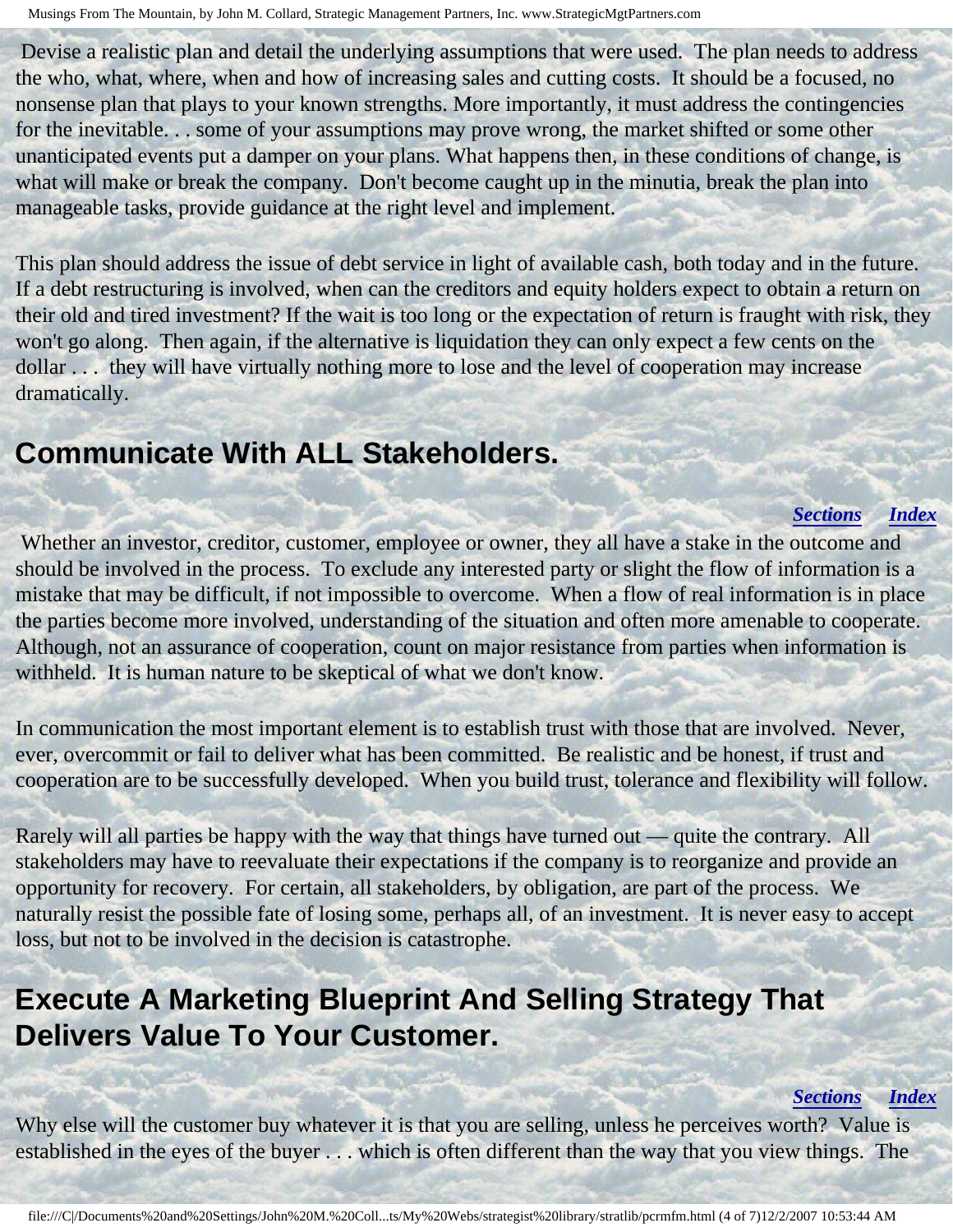common mistake made by most managers is to think they know what is best for their customers — what a fallacy, not to mention the egotism involved. In reality, the customer and what motivates him is often unquestioned, unknown and ignored . . . and the disgrace is that this condition has been allowed to continue for too long.

Establishing the customer's "need based benefits" is key to consummating the sale. *Value* is measured at several levels . . . what perks initial interest . . . what motivates the sale in the first place . . . and what makes the buyer come back to order again? If you truly deliver value to your customer, be assured that he is willing to pay a reasonable price to realize it.

To generate sales or revenues you need orders. Obtaining orders efficiently is first a function of how well you position the company and its products and services relative to your competition; next it's tied to your ability to distribute what you are selling; but most immediately it is a revitalization of the selling force to create orders by closing on the known opportunities at hand. Business rarely occurs just because you show up. Execution is 1% inspiration and 99% perspiration. It is essential for the sales force to focus on the right issues to close new business . . . locate and cultivate a relationship with the decision maker, enhance the perceived value in the mind's eye of that decision maker, determine that budget is available to purchase and most importantly, close the transaction and take the order.

Don't confuse bringing home the order with doing so at any cost. Orders must contribute to gross margin . . . often at an improved margin ratio if the business is to regain health. Overcome the tendency to sell at any price just to generate cash . . . to do so will diminish the perceived value and send the wrong message. The customer will purchase when perceived value is greater than or equal to the price to obtain the product or service. It is unwise to expend time and effort greater than your gross margin to close a new order. Sell what you can provide today to those you know.

Often forgotten in providing value are two important supporting elements, manufacturing's ability to deliver on time and customer service. You must ship the product for revenue to be recognized. In some cases manufacturing know how can provide a competitive advantage and create a barrier to other competitors. Reliable products improve customer satisfaction and reduce your overall operating costs. Cost reductions make you more competitive and increase profits . . . they also reduce the drain on cash.

Your company image and future are on the line — and customer service is a key opportunity to differentiate both. Happy customers pay their bills on time and receivables cease to be a problem when the customer discerns value and ongoing support. Service is critical to filling your customer's need. Every employee is a salesperson and their attitude counts . . . from the way they answer the telephone . . . or respond to requests . . . to the timeliness and completeness of problem resolution.

## <span id="page-4-0"></span>**Make Decisions That Focus On The Important Issues, The Priorities, That Influence Change And Transform The Company.**

*[Sections](#page-0-1) [Index](#page-0-2)*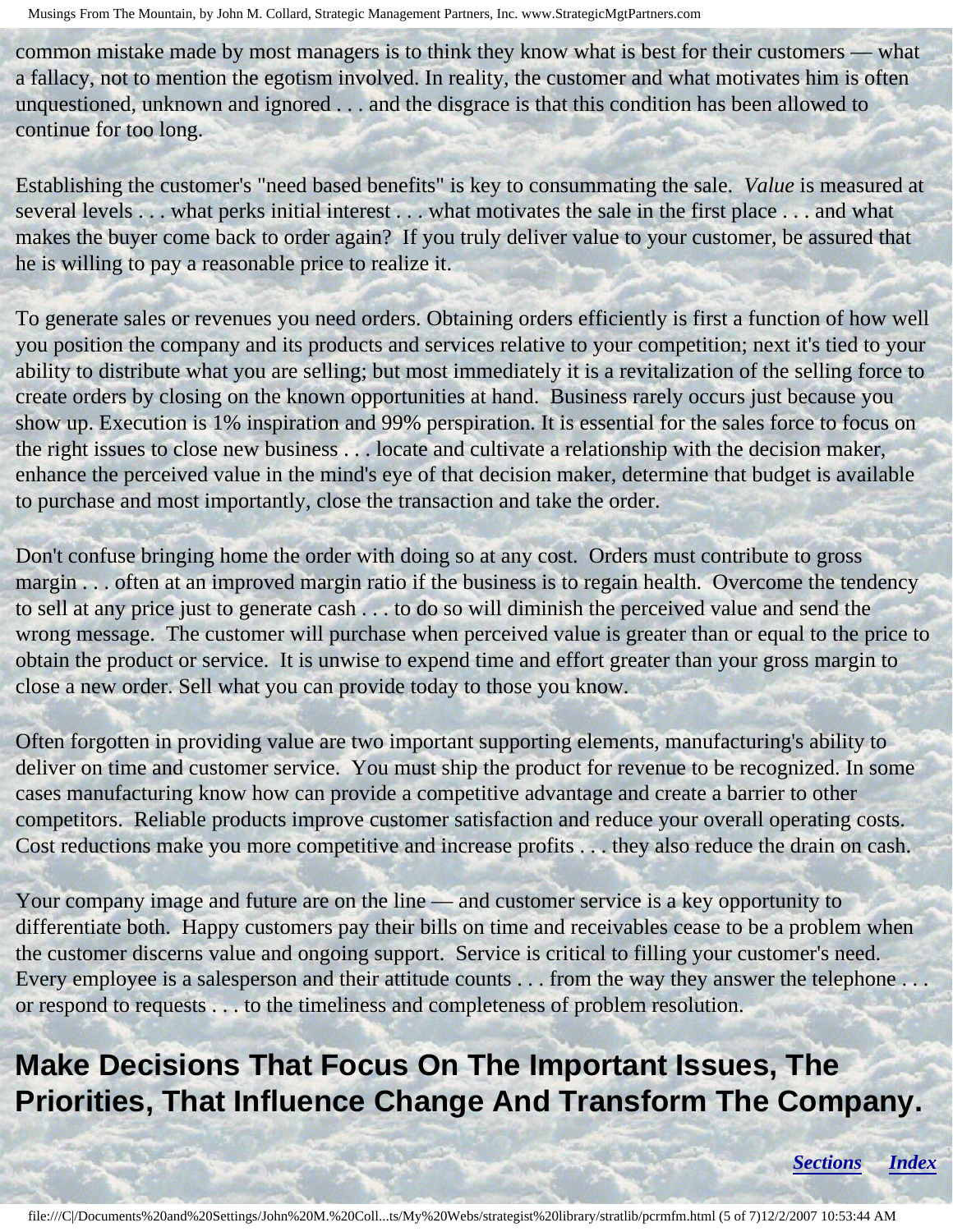Remember, Cash is king . . . capable people are the scarce, adaptable resource required to execute . . . leaders establish priorities, communicate them to those who can affect change and stand behind a consistent message . . . build confidence and communicate with all stakeholders . . . fill a basic customer need and deliver a product, not the technology, that satisfies that perceived need . . . emphasize and sell value and benefits received rather than price . . . respect and service your customers. . . and concentrate on relentless execution.

*Reprinted with permission. A Primer for Corporate Renewal, 1993. Copyright 1993, Strategic Management Partners, Inc.*

*[Sections](#page-0-1) [Index](#page-0-2)*

*[Index](#page-0-2)*

We welcome constructive inquires. More information is available if required.

There is more to Strategic Management Partner's *[Return to Home Page](http://members.aol.com/strategist/home.html#TOP)*

#### <span id="page-5-0"></span>**Mu** Contact Information From

Mountain,

John M.

Strategic

published

Turnaround

by

Journal John M. Collard, Chairman Strategic Management Partners, Inc. 522 Horn Point Drive Annapolis, Maryland [MD] 21403 by Voice 410-263-9100 Facsimile 410-263-6094 E-Mail Strategist@aol.com

We serve as experts for comment or quote, please contact us at **410-263-9100** [Tele

We welco Inc., We welcome constructive inquires, please send via E-Mail to: [Strategist.](mailto:Strategist@aol.com (library pcrmfm))

[Mai